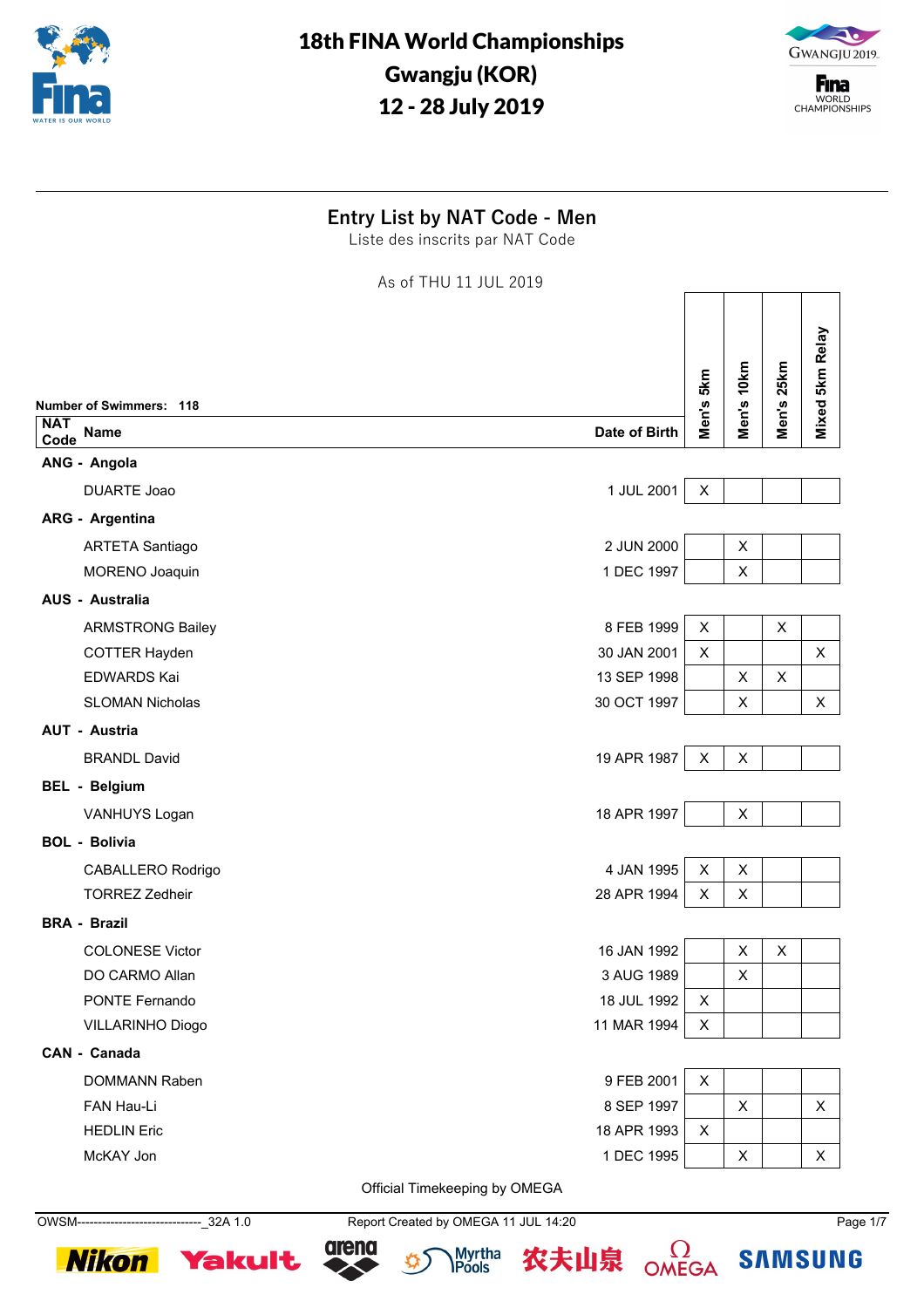



**F**ina WORLD<br>CHAMPIONSHIPS

┑

 $\Box$ 

<u> Tanzania de la propia de la propia de la propia de la propia de la propia de la propia de la propia de la pro</u>

### **Entry List by NAT Code - Men**

Liste des inscrits par NAT Code

As of THU 11 JUL 2019

|                    | <b>Number of Swimmers: 118</b>                 | Men's 5km      | Men's 10km     | Men's 25km | Mixed 5km Relay |
|--------------------|------------------------------------------------|----------------|----------------|------------|-----------------|
| <b>NAT</b><br>Code | <b>Name</b><br>Date of Birth                   |                |                |            |                 |
|                    | <b>CHN - People's Republic of China</b>        |                |                |            |                 |
|                    | 16 NOV 1997<br>AN Jiabao                       |                | X              |            | $\pmb{\times}$  |
|                    | 25 MAY 2000<br><b>CHENG Long</b>               | $\pmb{\times}$ |                |            | X               |
|                    | 15 JAN 1999<br>LU Mingyu                       |                |                | X          |                 |
|                    | QIAO Zhongyi<br>11 JAN 1998                    | X              |                |            |                 |
|                    | 17 AUG 1995<br><b>WANG Ruoyu</b>               |                |                | X          |                 |
|                    | 15 JAN 2000<br>ZHAO Junbohang                  |                | X              |            |                 |
|                    | <b>CRC - Costa Rica</b>                        |                |                |            |                 |
|                    | <b>LANUZA Cristofer</b><br>6 SEP 1996          | $\mathsf X$    | $\mathsf X$    |            |                 |
|                    | <b>CZE - Czech Republic</b>                    |                |                |            |                 |
|                    | 16 OCT 1994<br><b>INGEDULD Vit</b>             | $\pmb{\times}$ | $\pmb{\times}$ |            |                 |
|                    | 11 MAY 1996<br>KOZUBEK Matej                   | $\pmb{\times}$ | X              | X          |                 |
|                    | <b>ECU - Ecuador</b>                           |                |                |            |                 |
|                    | 21 DEC 1999<br><b>CASTRO David</b>             | $\pmb{\times}$ | X              |            | X               |
|                    | 30 OCT 1990<br><b>ENDERICA SALGADO Esteban</b> |                | X              |            |                 |
|                    | <b>FARINANGO David</b><br>20 OCT 2000          | X              |                |            | $\pmb{\times}$  |
|                    | EGY - Egypt                                    |                |                |            |                 |
|                    | 14 APR 1995<br><b>ELAMRAWY Marwan</b>          | X              | X              |            |                 |
|                    | ESP - Spain                                    |                |                |            |                 |
|                    | 27 JUN 1998<br><b>MARTINEZ Alberto</b>         |                | $\pmb{\times}$ | X          |                 |
|                    | 13 FEB 1997<br><b>PUJOL Guillem</b>            | X              | X              |            | $\pmb{\times}$  |
|                    | SANTIAGO BETANCOR Raul<br>26 SEP 1997          | X              |                |            | X               |
|                    | <b>EST - Estonia</b>                           |                |                |            |                 |
|                    | 27 AUG 1998<br>PAAVO Sander                    | $\pmb{\times}$ |                |            |                 |
|                    | <b>PIUS Rinel</b><br>18 MAY 1999               | X              | X              |            |                 |
|                    |                                                |                |                |            |                 |

Official Timekeeping by OMEGA

**Nikon Yakult** 

OWSM------------------------------\_32A 1.0 Report Created by OMEGA 11 JUL 14:20 Page 2/7







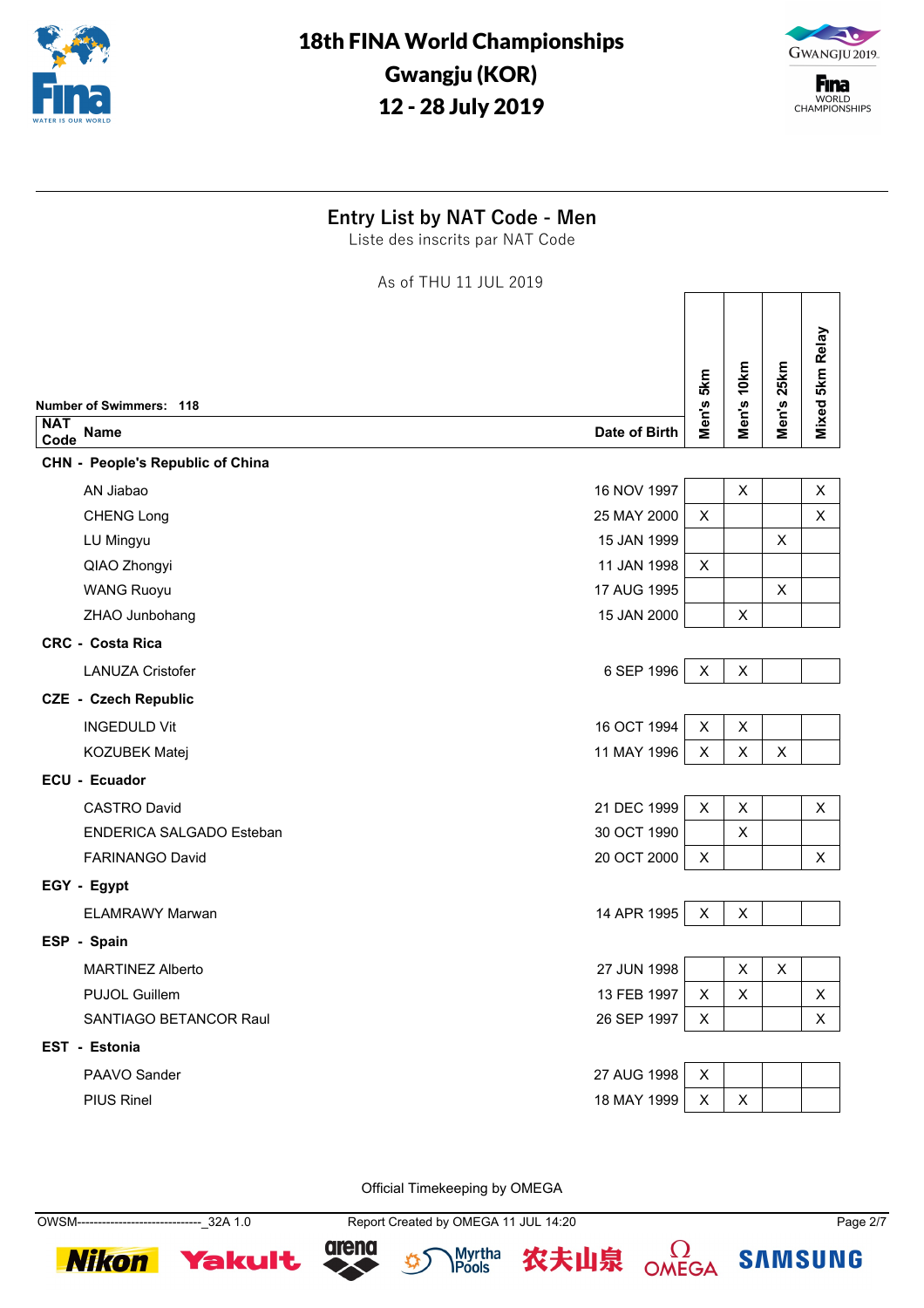



**F**ina WORLD<br>CHAMPIONSHIPS

#### **Entry List by NAT Code - Men**

Liste des inscrits par NAT Code

As of THU 11 JUL 2019

| Mixed 5km Relay<br>Men's 25km<br>Men's 10km<br>Men's 5km<br><b>Number of Swimmers: 118</b><br>Date of Birth<br><b>Name</b><br>Code<br>FRA - France<br>8 NOV 1996<br><b>AUBRY David</b><br>X<br>X<br>FONTAINE Logan<br>25 MAR 1999<br>X<br><b>JOLY Damien</b><br>4 JUN 1992<br>X<br><b>OLIVIER Marc-Antoine</b><br>18 JUN 1996<br>$\times$<br>X<br>X<br><b>REYMOND Axel</b><br>13 FEB 1994<br>X<br><b>GBR - Great Britain</b><br>13 JUN 1993<br><b>BURNELL Jack</b><br>X<br>X<br><b>MASON Gordon</b><br>13 JUN 1999<br>X<br><b>ROBINSON Tobias</b><br>22 AUG 1996<br>X<br>X<br><b>GER - Germany</b><br>6 FEB 1998<br><b>FRACH Niklas</b><br>X<br>12 FEB 1990<br><b>MEISSNER Soeren</b><br>X<br>X<br>X<br>8 DEC 1994<br><b>MUFFELS Rob</b><br>X<br>X<br><b>WASCHBURGER Andreas</b><br>6 JAN 1987<br>X<br><b>WELLBROCK Florian</b><br>19 AUG 1997<br>$\times$<br><b>GRE - Greece</b><br><b>KYNIGAKIS Athanasios</b><br>21 AUG 1998<br>X<br><b>GUA - Guatemala</b><br>11 DEC 1999<br>REYES Santiago<br>X<br>X<br>HKG - Hong Kong, China<br>SIN Chin<br>5 DEC 1994<br>X<br>X<br>X<br>3 SEP 2002<br><b>THORLEY William Yan</b><br>X<br>X<br>X<br>HUN - Hungary<br>12 SEP 1991<br><b>GYURTA Gergely</b><br>X<br>X<br>27 MAR 1997<br>RASOVSZKY Kristof<br>X<br>X<br>X<br>X<br>SZEKELYI Daniel<br>26 JUN 1995<br>X<br>X |            |  |  |  |
|----------------------------------------------------------------------------------------------------------------------------------------------------------------------------------------------------------------------------------------------------------------------------------------------------------------------------------------------------------------------------------------------------------------------------------------------------------------------------------------------------------------------------------------------------------------------------------------------------------------------------------------------------------------------------------------------------------------------------------------------------------------------------------------------------------------------------------------------------------------------------------------------------------------------------------------------------------------------------------------------------------------------------------------------------------------------------------------------------------------------------------------------------------------------------------------------------------------------------------------------------------------------------------------------------------------|------------|--|--|--|
|                                                                                                                                                                                                                                                                                                                                                                                                                                                                                                                                                                                                                                                                                                                                                                                                                                                                                                                                                                                                                                                                                                                                                                                                                                                                                                                |            |  |  |  |
|                                                                                                                                                                                                                                                                                                                                                                                                                                                                                                                                                                                                                                                                                                                                                                                                                                                                                                                                                                                                                                                                                                                                                                                                                                                                                                                | <b>NAT</b> |  |  |  |
|                                                                                                                                                                                                                                                                                                                                                                                                                                                                                                                                                                                                                                                                                                                                                                                                                                                                                                                                                                                                                                                                                                                                                                                                                                                                                                                |            |  |  |  |
|                                                                                                                                                                                                                                                                                                                                                                                                                                                                                                                                                                                                                                                                                                                                                                                                                                                                                                                                                                                                                                                                                                                                                                                                                                                                                                                |            |  |  |  |
|                                                                                                                                                                                                                                                                                                                                                                                                                                                                                                                                                                                                                                                                                                                                                                                                                                                                                                                                                                                                                                                                                                                                                                                                                                                                                                                |            |  |  |  |
|                                                                                                                                                                                                                                                                                                                                                                                                                                                                                                                                                                                                                                                                                                                                                                                                                                                                                                                                                                                                                                                                                                                                                                                                                                                                                                                |            |  |  |  |
|                                                                                                                                                                                                                                                                                                                                                                                                                                                                                                                                                                                                                                                                                                                                                                                                                                                                                                                                                                                                                                                                                                                                                                                                                                                                                                                |            |  |  |  |
|                                                                                                                                                                                                                                                                                                                                                                                                                                                                                                                                                                                                                                                                                                                                                                                                                                                                                                                                                                                                                                                                                                                                                                                                                                                                                                                |            |  |  |  |
|                                                                                                                                                                                                                                                                                                                                                                                                                                                                                                                                                                                                                                                                                                                                                                                                                                                                                                                                                                                                                                                                                                                                                                                                                                                                                                                |            |  |  |  |
|                                                                                                                                                                                                                                                                                                                                                                                                                                                                                                                                                                                                                                                                                                                                                                                                                                                                                                                                                                                                                                                                                                                                                                                                                                                                                                                |            |  |  |  |
|                                                                                                                                                                                                                                                                                                                                                                                                                                                                                                                                                                                                                                                                                                                                                                                                                                                                                                                                                                                                                                                                                                                                                                                                                                                                                                                |            |  |  |  |
|                                                                                                                                                                                                                                                                                                                                                                                                                                                                                                                                                                                                                                                                                                                                                                                                                                                                                                                                                                                                                                                                                                                                                                                                                                                                                                                |            |  |  |  |
|                                                                                                                                                                                                                                                                                                                                                                                                                                                                                                                                                                                                                                                                                                                                                                                                                                                                                                                                                                                                                                                                                                                                                                                                                                                                                                                |            |  |  |  |
|                                                                                                                                                                                                                                                                                                                                                                                                                                                                                                                                                                                                                                                                                                                                                                                                                                                                                                                                                                                                                                                                                                                                                                                                                                                                                                                |            |  |  |  |
|                                                                                                                                                                                                                                                                                                                                                                                                                                                                                                                                                                                                                                                                                                                                                                                                                                                                                                                                                                                                                                                                                                                                                                                                                                                                                                                |            |  |  |  |
|                                                                                                                                                                                                                                                                                                                                                                                                                                                                                                                                                                                                                                                                                                                                                                                                                                                                                                                                                                                                                                                                                                                                                                                                                                                                                                                |            |  |  |  |
|                                                                                                                                                                                                                                                                                                                                                                                                                                                                                                                                                                                                                                                                                                                                                                                                                                                                                                                                                                                                                                                                                                                                                                                                                                                                                                                |            |  |  |  |
|                                                                                                                                                                                                                                                                                                                                                                                                                                                                                                                                                                                                                                                                                                                                                                                                                                                                                                                                                                                                                                                                                                                                                                                                                                                                                                                |            |  |  |  |
|                                                                                                                                                                                                                                                                                                                                                                                                                                                                                                                                                                                                                                                                                                                                                                                                                                                                                                                                                                                                                                                                                                                                                                                                                                                                                                                |            |  |  |  |
|                                                                                                                                                                                                                                                                                                                                                                                                                                                                                                                                                                                                                                                                                                                                                                                                                                                                                                                                                                                                                                                                                                                                                                                                                                                                                                                |            |  |  |  |
|                                                                                                                                                                                                                                                                                                                                                                                                                                                                                                                                                                                                                                                                                                                                                                                                                                                                                                                                                                                                                                                                                                                                                                                                                                                                                                                |            |  |  |  |
|                                                                                                                                                                                                                                                                                                                                                                                                                                                                                                                                                                                                                                                                                                                                                                                                                                                                                                                                                                                                                                                                                                                                                                                                                                                                                                                |            |  |  |  |
|                                                                                                                                                                                                                                                                                                                                                                                                                                                                                                                                                                                                                                                                                                                                                                                                                                                                                                                                                                                                                                                                                                                                                                                                                                                                                                                |            |  |  |  |
|                                                                                                                                                                                                                                                                                                                                                                                                                                                                                                                                                                                                                                                                                                                                                                                                                                                                                                                                                                                                                                                                                                                                                                                                                                                                                                                |            |  |  |  |
|                                                                                                                                                                                                                                                                                                                                                                                                                                                                                                                                                                                                                                                                                                                                                                                                                                                                                                                                                                                                                                                                                                                                                                                                                                                                                                                |            |  |  |  |
|                                                                                                                                                                                                                                                                                                                                                                                                                                                                                                                                                                                                                                                                                                                                                                                                                                                                                                                                                                                                                                                                                                                                                                                                                                                                                                                |            |  |  |  |
|                                                                                                                                                                                                                                                                                                                                                                                                                                                                                                                                                                                                                                                                                                                                                                                                                                                                                                                                                                                                                                                                                                                                                                                                                                                                                                                |            |  |  |  |
|                                                                                                                                                                                                                                                                                                                                                                                                                                                                                                                                                                                                                                                                                                                                                                                                                                                                                                                                                                                                                                                                                                                                                                                                                                                                                                                |            |  |  |  |
|                                                                                                                                                                                                                                                                                                                                                                                                                                                                                                                                                                                                                                                                                                                                                                                                                                                                                                                                                                                                                                                                                                                                                                                                                                                                                                                |            |  |  |  |

Official Timekeeping by OMEGA

OWSM------------------------------\_32A 1.0 Report Created by OMEGA 11 JUL 14:20 Page 3/7







 $\Omega$ OMEGA 农夫山泉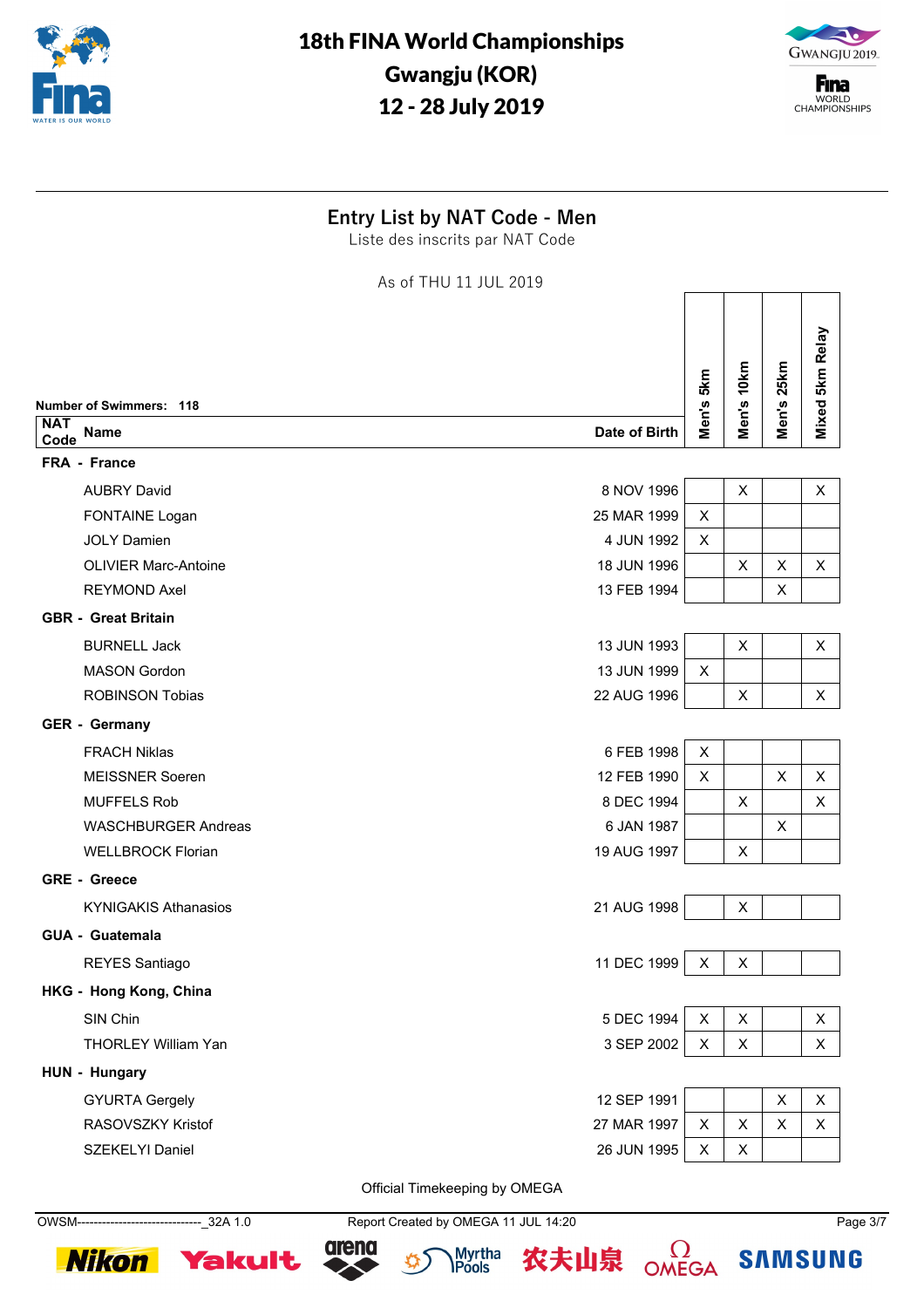



**F**ina WORLD<br>CHAMPIONSHIPS

### **Entry List by NAT Code - Men**

Liste des inscrits par NAT Code

As of THU 11 JUL 2019

|                             |                                                                                    |                                                                                                                                                                                                                                                                     |                |                 | Mixed 5km Relay |
|-----------------------------|------------------------------------------------------------------------------------|---------------------------------------------------------------------------------------------------------------------------------------------------------------------------------------------------------------------------------------------------------------------|----------------|-----------------|-----------------|
|                             |                                                                                    |                                                                                                                                                                                                                                                                     |                |                 |                 |
|                             |                                                                                    |                                                                                                                                                                                                                                                                     |                |                 |                 |
|                             |                                                                                    |                                                                                                                                                                                                                                                                     |                |                 |                 |
|                             |                                                                                    |                                                                                                                                                                                                                                                                     |                |                 |                 |
| IND - India                 |                                                                                    |                                                                                                                                                                                                                                                                     |                |                 |                 |
| <b>KAPSE Sushrut</b>        |                                                                                    |                                                                                                                                                                                                                                                                     | $\mathsf X$    |                 |                 |
| SANGVEKAR Saurabh           |                                                                                    |                                                                                                                                                                                                                                                                     | X              |                 |                 |
| ISR - Israel                |                                                                                    |                                                                                                                                                                                                                                                                     |                |                 |                 |
| <b>RODITI Matan</b>         |                                                                                    |                                                                                                                                                                                                                                                                     | X              |                 | X               |
| <b>ROSIN Yonatan</b>        |                                                                                    | X                                                                                                                                                                                                                                                                   |                |                 | $\pmb{\times}$  |
| <b>SAFRA Yuval</b>          |                                                                                    | X                                                                                                                                                                                                                                                                   | X              | X               |                 |
| ITA - Italy                 |                                                                                    |                                                                                                                                                                                                                                                                     |                |                 |                 |
| <b>ACERENZA Domenico</b>    |                                                                                    | X                                                                                                                                                                                                                                                                   |                |                 | X               |
| <b>GUIDI Marcello</b>       |                                                                                    | X                                                                                                                                                                                                                                                                   |                |                 |                 |
| <b>OCCHIPINTI Alessio</b>   |                                                                                    |                                                                                                                                                                                                                                                                     |                | X               |                 |
| PALTRINIERI Gregorio        |                                                                                    |                                                                                                                                                                                                                                                                     | X              |                 | X               |
| <b>RUFFINI Simone</b>       |                                                                                    |                                                                                                                                                                                                                                                                     |                | $\mathsf{X}$    |                 |
| SANZULLO Mario              |                                                                                    |                                                                                                                                                                                                                                                                     | X              |                 |                 |
| JPN - Japan                 |                                                                                    |                                                                                                                                                                                                                                                                     |                |                 |                 |
| <b>NONAKA Taiki</b>         |                                                                                    |                                                                                                                                                                                                                                                                     | $\pmb{\times}$ |                 | $\pmb{\times}$  |
| <b>TOYODA Takeshi</b>       |                                                                                    |                                                                                                                                                                                                                                                                     | $\pmb{\times}$ |                 | X               |
| KAZ - Kazakhstan            |                                                                                    |                                                                                                                                                                                                                                                                     |                |                 |                 |
| <b>CHEREPANOV Lev</b>       |                                                                                    |                                                                                                                                                                                                                                                                     | $\pmb{\times}$ | $\mathsf{X}$    |                 |
| <b>KENENBAYEV Kenessary</b> |                                                                                    | X                                                                                                                                                                                                                                                                   |                |                 |                 |
| KHUDYAKOV Vitaliy           |                                                                                    | X                                                                                                                                                                                                                                                                   |                | X               |                 |
|                             | <b>Number of Swimmers: 118</b><br>Name<br>Code<br>INA - Indonesia<br>PRAWIRA Aflah | Date of Birth<br>13 NOV 1997<br>28 JUL 2000<br>12 MAR 1994<br>6 OCT 1998<br>28 MAR 2000<br>30 DEC 1993<br>19 JAN 1995<br>6 MAY 1997<br>26 MAR 1996<br>5 SEP 1994<br>7 DEC 1989<br>5 JUN 1993<br>7 JAN 1997<br>3 FEB 1996<br>10 MAR 2001<br>7 NOV 1995<br>7 AUG 1994 | Men's 5km      | Men's 10km<br>X | Men's 25km      |

Official Timekeeping by OMEGA

**Nikon Yakult** 

OWSM------------------------------\_32A 1.0 Report Created by OMEGA 11 JUL 14:20 Page 4/7







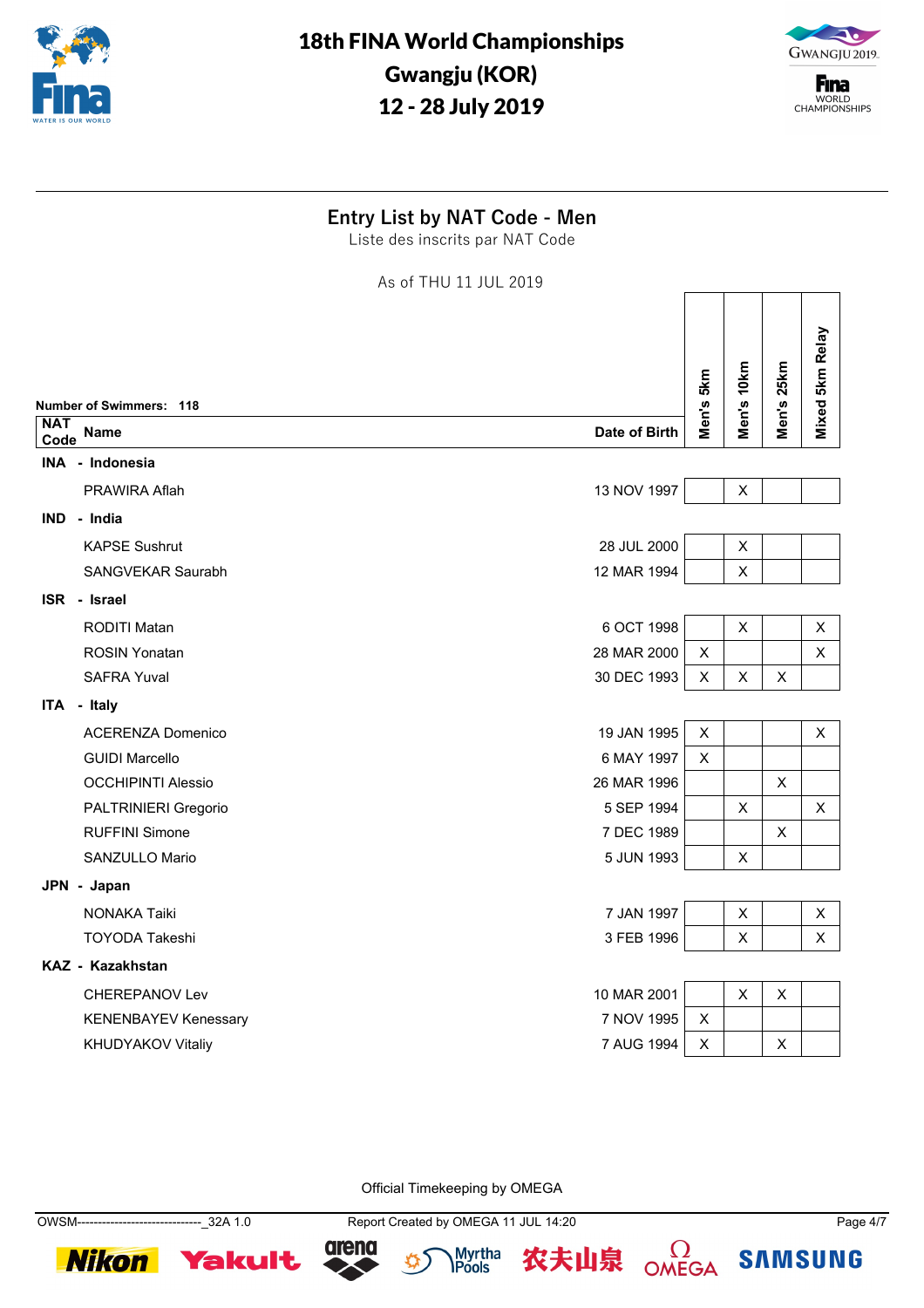



**F**ina WORLD<br>CHAMPIONSHIPS

┑

 $\Box$ 

<u> Tanzania de la propia de la propia de la propia de la propia de la propia de la propia de la propia de la pro</u>

### **Entry List by NAT Code - Men**

Liste des inscrits par NAT Code

As of THU 11 JUL 2019

|                    | <b>Number of Swimmers: 118</b>            | Men's 5km      | Men's 10km     | Men's 25km | Mixed 5km Relay           |
|--------------------|-------------------------------------------|----------------|----------------|------------|---------------------------|
| <b>NAT</b><br>Code | <b>Name</b><br>Date of Birth              |                |                |            |                           |
|                    | <b>KOR</b> - Republic of Korea            |                |                |            |                           |
|                    | 2 MAR 1990<br><b>BAEK Seungho</b>         | $\mathsf X$    |                |            | Χ                         |
|                    | CHO Jaehoo<br>11 AUG 1999                 | X              |                |            |                           |
|                    | PARK Jaehun<br>30 MAY 2000                |                | $\pmb{\times}$ |            |                           |
|                    | 29 MAR 1995<br>PARK Seokhyun              |                | X              |            | X                         |
|                    | <b>MAR - Morocco</b>                      |                |                |            |                           |
|                    | 11 DEC 1995<br><b>BEN RAHOU Mathieu</b>   | $\pmb{\times}$ | X              |            |                           |
|                    | <b>MEX - Mexico</b>                       |                |                |            |                           |
|                    | 10 NOV 1992<br><b>BETANZOS Fernando</b>   | $\pmb{\times}$ | $\pmb{\times}$ |            | X                         |
|                    | 27 SEP 1989<br><b>DELGADILLO Daniel</b>   | X              |                | X          |                           |
|                    | 10 SEP 1991<br>PEREZ VERTTI FERRER Arturo |                | $\pmb{\times}$ |            | $\boldsymbol{\mathsf{X}}$ |
|                    | <b>MKD - North Macedonia</b>              |                |                |            |                           |
|                    | 14 MAY 1988<br>POP ACEV Evgenij           |                | X              | X          |                           |
|                    | <b>NAM - Namibia</b>                      |                |                |            |                           |
|                    | 25 MAR 1998<br><b>SEIDLER Phillip</b>     |                | X              |            |                           |
|                    | <b>NED - Netherlands</b>                  |                |                |            |                           |
|                    | 9 DEC 1996<br><b>SMITS Pepijn</b>         | $\pmb{\times}$ |                |            | X                         |
|                    | 27 JUN 1992<br><b>WEERTMAN Ferry</b>      |                | X              |            | X                         |
|                    | POL - Poland                              |                |                |            |                           |
|                    | 14 JUN 1991<br>PIELOWSKI Krzysztof        | $\pmb{\times}$ | X              |            |                           |
|                    | POR - Portugal                            |                |                |            |                           |
|                    | 16 MAR 1999<br><b>CAMPOS Tiago</b>        | $\pmb{\times}$ | X              |            |                           |
|                    | <b>GIL Rafael</b><br>22 JUN 1996          | X              | X              |            |                           |
|                    |                                           |                |                |            |                           |

Official Timekeeping by OMEGA

OWSM------------------------------\_32A 1.0 Report Created by OMEGA 11 JUL 14:20 Page 5/7







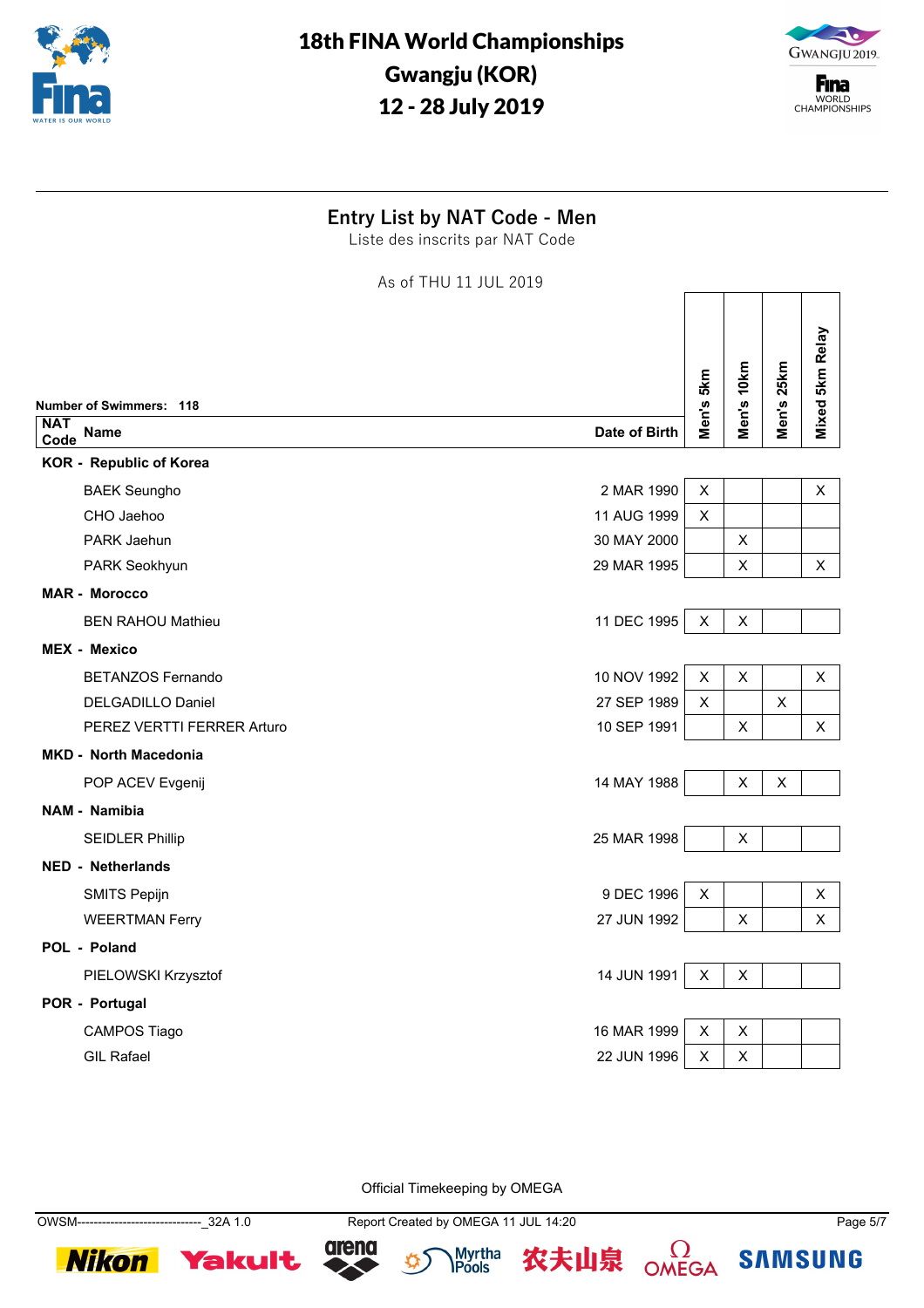



**F**ina WORLD<br>CHAMPIONSHIPS

 $\sqrt{ }$ 

 $\top$ 

 $\top$ 

 $\overline{\phantom{a}}$ 

⅂

### **Entry List by NAT Code - Men**

Liste des inscrits par NAT Code

As of THU 11 JUL 2019

|                    |                                        |                |                |            | Mixed 5km Relay |
|--------------------|----------------------------------------|----------------|----------------|------------|-----------------|
|                    | Number of Swimmers: 118                | Men's 5km      | Men's 10km     | Men's 25km |                 |
| <b>NAT</b><br>Code | Date of Birth<br>Name                  |                |                |            |                 |
|                    | <b>RSA - South Africa</b>              |                |                |            |                 |
|                    | 21 JUN 1990<br>HO Chad                 |                | X              |            | X               |
|                    | <b>MARAIS Danie</b><br>10 SEP 1992     |                | $\pmb{\times}$ |            | X               |
|                    | 17 SEP 1995<br>McGLYNN Christopher     | X              |                |            |                 |
|                    | McGLYNN Michael<br>1 FEB 2000          | X              |                |            |                 |
|                    | RUS - Russia                           |                |                |            |                 |
|                    | 22 NOV 1991<br><b>ABROSIMOV Kirill</b> | $\pmb{\times}$ | X              |            | X               |
|                    | 14 DEC 1997<br><b>ADEEV Denis</b>      | $\pmb{\times}$ |                |            | $\pmb{\times}$  |
|                    | <b>BELYAEV Kirill</b><br>27 AUG 1997   |                |                | X          |                 |
|                    | 24 JAN 1983<br><b>DRATTCEV Evgenii</b> |                | X              | Χ          |                 |
|                    | SEN - Senegal                          |                |                |            |                 |
|                    | 28 APR 2001<br><b>NDIAYE Amadou</b>    | X              |                |            |                 |
|                    | <b>SEY - Seychelles</b>                |                |                |            |                 |
|                    | 17 FEB 1999<br><b>BACHMANN Simon</b>   | X              |                |            |                 |
|                    | 8 AUG 1997<br><b>HOFFMAN Dean</b>      | X              |                |            |                 |
|                    | 20 OCT 2003<br>PAYET Damien            |                | X              |            |                 |
|                    | 19 OCT 2004<br><b>VIDOT Alain</b>      |                | X              |            |                 |
|                    | SRB - Serbia                           |                |                |            |                 |
|                    | 18 OCT 1995<br><b>FARKAS Tamas</b>     | X              | X              |            |                 |
|                    | SUD - Sudan                            |                |                |            |                 |
|                    | 29 DEC 1998<br><b>IBRAHIM Mohamed</b>  | X              |                |            |                 |
|                    | SVK - Slovakia                         |                |                |            |                 |
|                    | 22 AUG 2002<br><b>PECIAR Tomas</b>     | X              | X              |            |                 |
|                    | SWE - Sweden                           |                |                |            |                 |
|                    | 13 SEP 1998<br><b>JOHANSSON Victor</b> |                | X              |            |                 |
|                    | 7 JAN 1998<br><b>SODEMANN Elliot</b>   |                | X              |            |                 |
|                    |                                        |                |                |            |                 |

Official Timekeeping by OMEGA

OWSM------------------------------\_32A 1.0 Report Created by OMEGA 11 JUL 14:20 Page 6/7





Myrtha<br>**IPools**